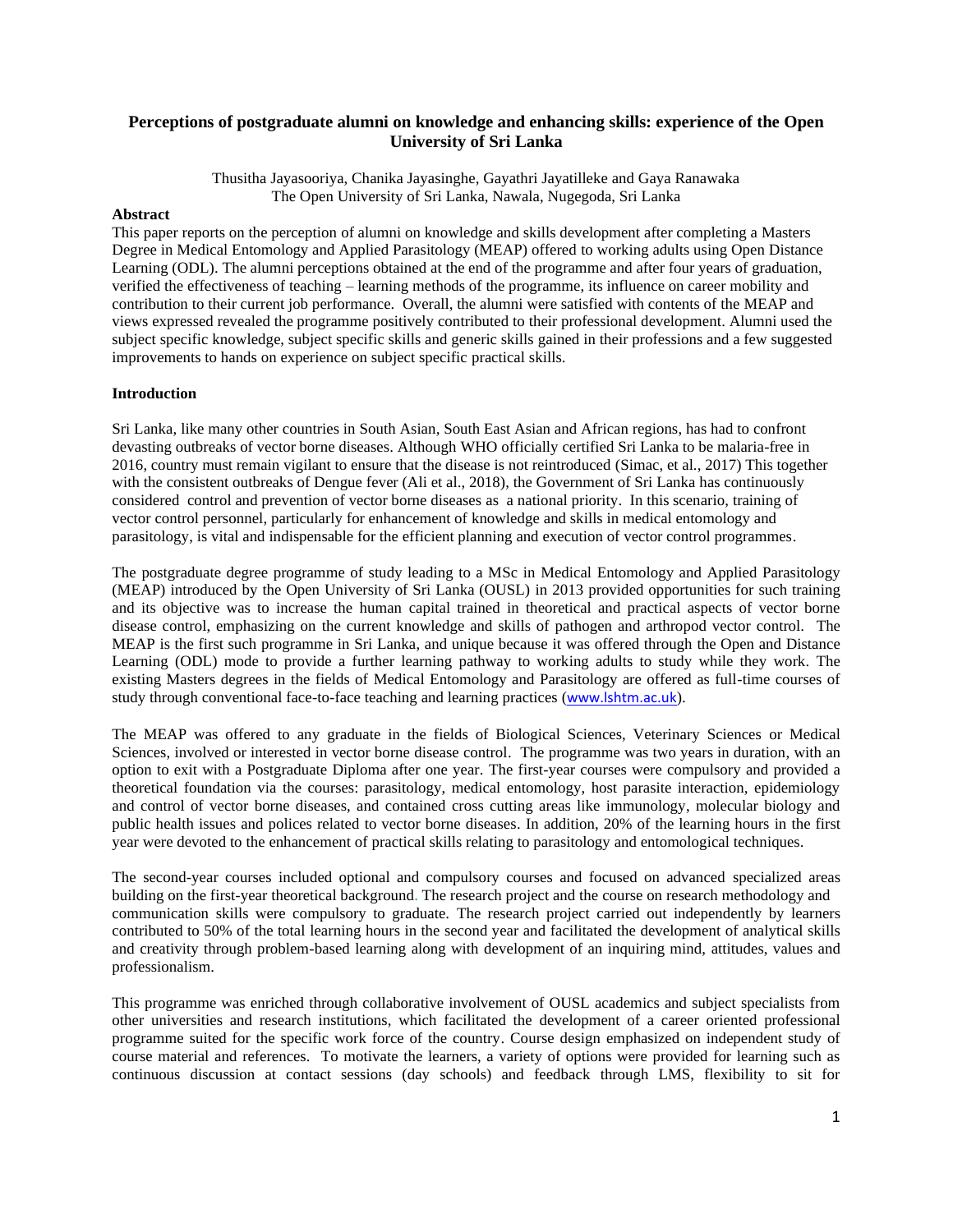examinations in OUSL regional centres and provisions to have practical sessions and research project placement in other universities.

During practical sessions, learners were provided hands on experience in diagnostic parasitology using classical and modern techniques and on entomological techniques relevant to arthropod vector bionomics and insecticide resistance monitoring. A significant feature of the two practical courses was the group projects that enabled learners to acquire both subject specific practical skills and generic skills such as presentation, team work, time management, peer learning, group work and leadership skills.

According to Aslam et al, (2017) it is essential to assess the impact of a study programme on alumni in order to reevaluate the programme aims and to rationalize with the professional needs. Kirkpatrick & Craig (1967) state that perception of alumni of skills or competencies gained after completion of the programme and the extent to which those skills have contributed to career improvement are important indicators of the effectiveness of any study programme. It has been found important to assess the impact of a career oriented programme particularly when offered in distance mode. Jeannot & Chastonay (2013) also highlighted that surveys conducted among alumni permitted to evaluate the effectiveness of a community-oriented Master's degree in Public Health.

Since the MEAP programme was on its first cycle of delivery, it was thought appropriate to ascertain the impact it has had on knowledge and skills enhancement of alumni, using a tracer study. The specific objectives were to obtain views of the alumni about the perceived knowledge (subject specific) and skills (intellectual, practical and generic skills) gained from the postgraduate training offered using ODL and its implications for employment.

The specific research questions of the tracer study were:

- What were the perceptions on the teaching- learning components of the MEAP programme?
- How has the MEAP programme facilitated career progression of alumni *after 4 years*?
- How has the subject and generic skills acquired contributed to career progression?

### **Methodology**

This research was a tracer study of nine alumni (out of 12 enrolled) who successfully completed the programme using a mixed approach of qualitative and quantitative methods. To obtain the viewpoints of alumni, two questionnaires were administered: first questionnaire at graduation and the second one, four years after graduation.

The first questionnaire consisted of closed questions to obtain views on a five-point scale for 24 questions with respect to the study programme (Content and quality, Teaching and learning, Assessment, Learner support, Overall outcome) and three open ended questions probing on the best features, shortcomings and improvements required. The questionnaires were posted to alumni and collected when they came for the Convocation.

The second questionnaire had nine questions, some to be rated on a five-point scale and others open ended questions, which focused specifically on the career mobility and job performance and was administered through email.

The responses for some open-ended questions in the second questionnaire required further probing to encourage the alumni to elaborate on their views. Hence, follow-up interviews were conducted via telephone with five of the alumni actively engaged in using the knowledge and skills acquired from the MEAP in their current employment.

Quantitative data was analysed using frequencies and percentages. The Open-ended questions were analysed using content analysis identifying the major themes.

# **Findings**

#### **Learner Profile**

The profile of the enrolled learners of the MEAP programme is given in Table 1. Of these, nine had completed the two-year MSc degree. One of the three learners who did not graduate with the master's degree, completed the first year and obtained a Postgraduate Diploma. The remaining two who could not complete were Assistant Medical Practitioners (AMPs) currently working in the Health Sector.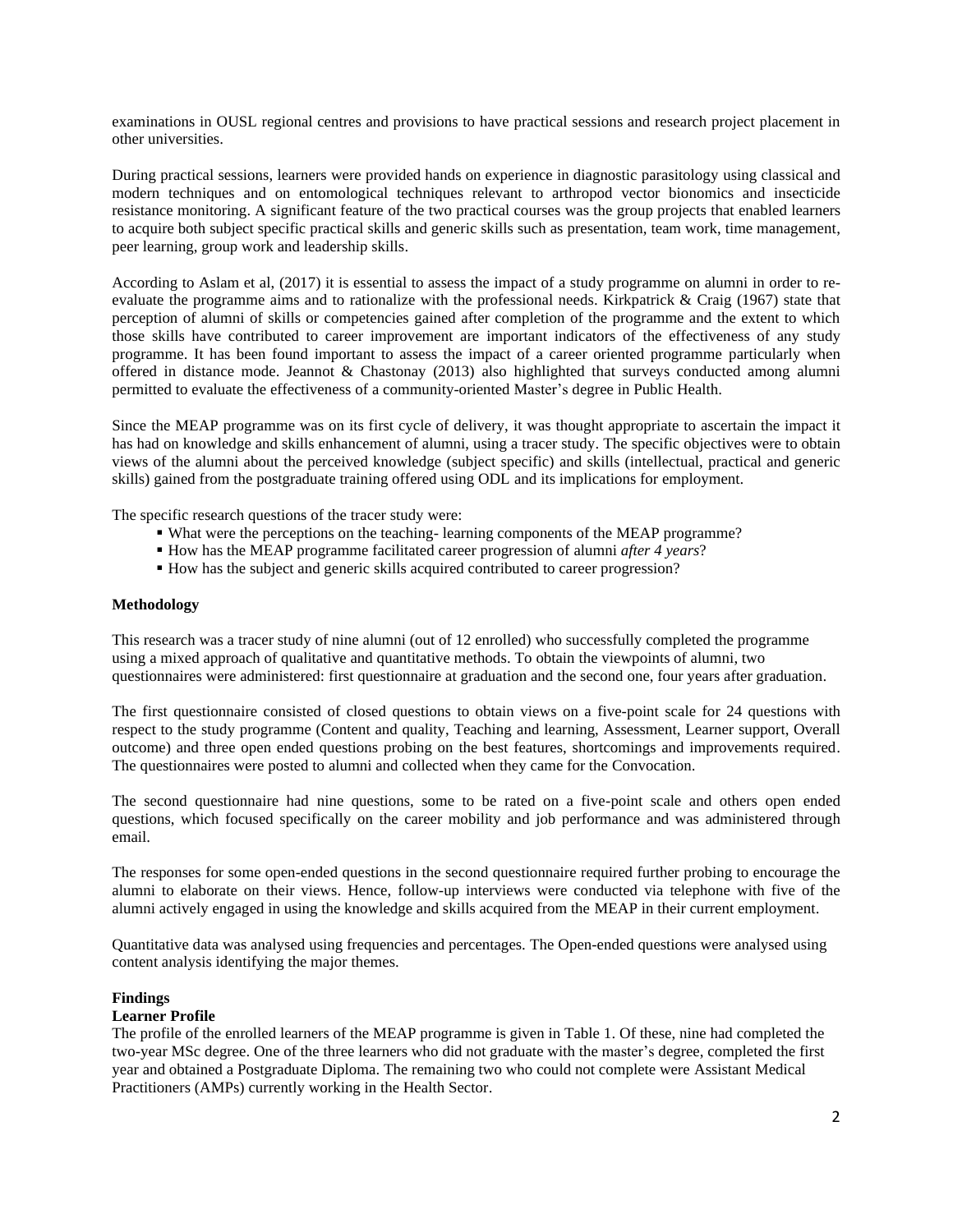Of the 9 alumni who completed, 7 and 8 responded to the  $1<sup>st</sup>$  and  $2<sup>nd</sup>$  questionnaires, respectively, indicating an average 83% response rate in the study.

| <b>Characteristic</b> | <b>Categories</b>                           |      | $\bf N$ <sub>0</sub> |
|-----------------------|---------------------------------------------|------|----------------------|
| Age                   | $20 - 30$                                   |      |                      |
|                       | $30 - 40$                                   |      | 4                    |
|                       | $40 - 50$                                   |      | 4                    |
|                       | > 50                                        |      | 3                    |
| Entry                 | Bachelor of Science (BSc)                   |      | 6                    |
| Qualification         | Bachelor of Medicine and Surgery (MBBS)     |      | 4                    |
|                       | <b>Assistant Medical Practitioner (AMP)</b> |      | $\mathcal{D}$        |
| Occupation            |                                             | Male | Female               |
|                       | Research assistant (Zoological gardens)     |      |                      |
|                       | Teaching assistant (undergraduate level)    |      |                      |
|                       | Technical officers                          |      |                      |
|                       | Entomologists Health sector                 |      | $\mathfrak{D}$       |
|                       | Medical doctors                             | 3    |                      |
|                       | <b>Assistant Medical Practitioner (AMP)</b> | 2    |                      |
|                       | Total                                       | 6    | 6                    |

**Table 1: Profile of learners of the MEAP programme** 

### **Perceptions on the teaching-learning of the MEAP programme**

Seven out of the nine alumni responded to the first questionnaire administered just after graduation. For majority of the components with respect to the Content, Teaching-learning, Assessment and Learner support, alumni expressed their satisfactions or complete satisfaction (Figure 1). Dissatisfaction was observed in acquisition of skills from practical sessions, workload distribution, instructions, and methods of assessments only by a learner and was supported by the following comments in the open-ended questions: "*hands on experience on practical skills was not sufficient (Entomologist 1)"*, and to *"allocate more time for practical sessions" (Teaching assistant).*

On the overall outcome of the MEAP, alumni indicated that the study programme fulfilled their initial expectations, prepared them for work, and to continue in a similar field (Figure 2). All indicated that the prior knowledge they had on the programme was useful and would recommend the programme to others. However, two out of six indicated that the programme was difficult and demanding, needing much effort in some courses, and three out of seven mentioned that the allocated time per course was not manageable as a working adult.

However, the two Entomologists who were using the knowledge and skills learned in the MEAP directly in their current profession mentioned that they need more practical exposure. They elaborated their suggestions at the interviews even after four years for further enhancement of the MEAP programme.

*"hands on experience individually will be more useful and to provide flexible opportunities in the practical courses where for people like me can involve in the entire process of a technique to completion? eg. extraction of DNA and a related PCR, on an individual basis, and gain a contribution of marks to the final grade (Entomologist 1).* 

*"Most entomologists employed in Health sector in different regions in Sri Lanka are faced with variety of vector borne diseases namely, dengue, filariasis, JE. Hence hands on experience on a wide range of field and laboratory skills, some common to all vectors and parasites, and others which are specific to a type of vectors and parasites should be introduced in practical courses" (Entomologist 2).*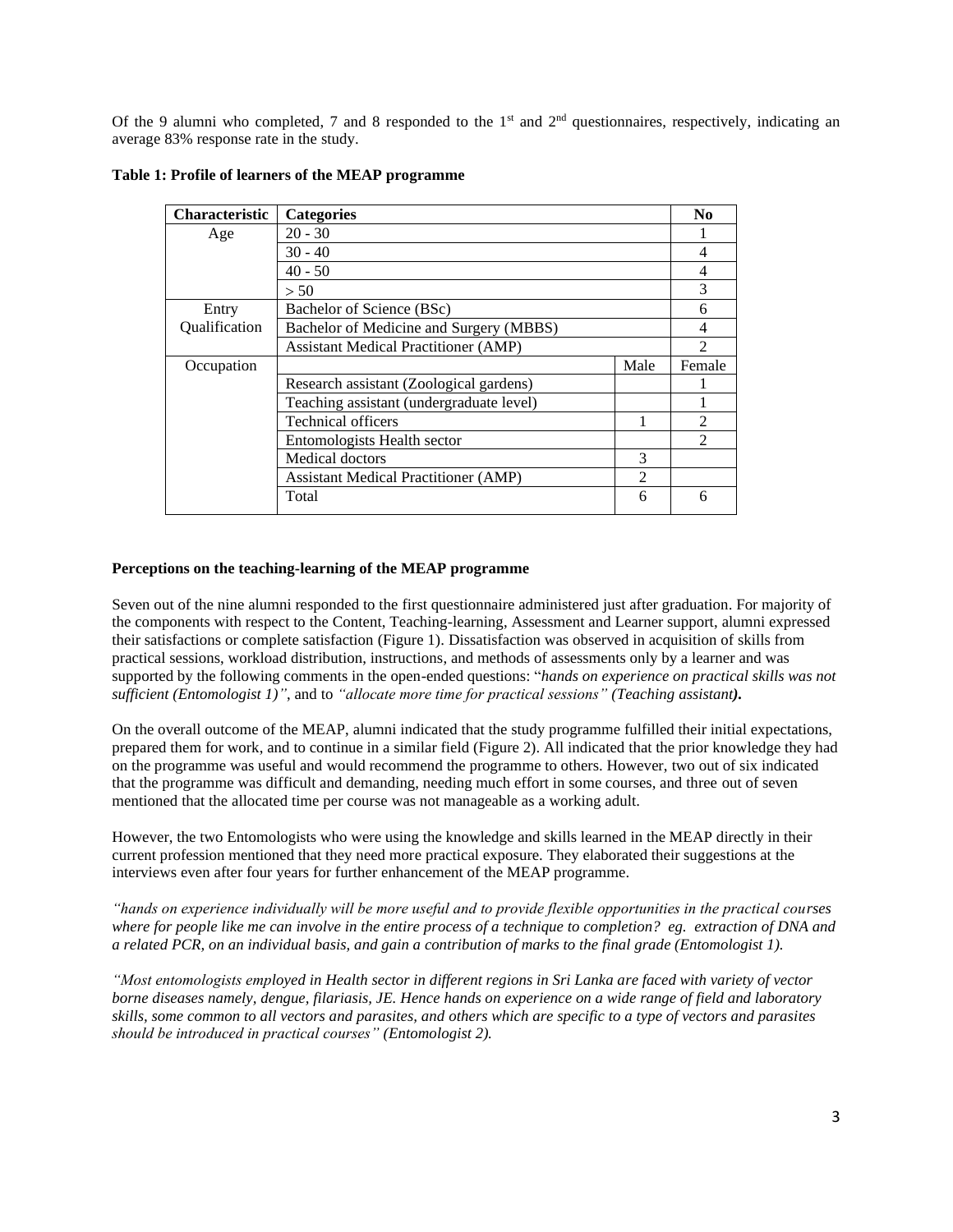

# **Figure 1: Alumni perception on content, teaching and learning, assessments and learner support at graduation**

On further discussion at an interview with a technical officer in a medical faculty, indicated: "*Looking back, it appeared then that the course contents were too much to study within the given time frame, since I studied while working … But now the contents that were hard to understand is relevant and useful in my current profession*" implying the comprehensiveness of the MEAP programme.

Commenting on the open-ended questions on best practices of this programme, many were satisfied with the course content, online guidance and feedback, learner support received during the programme and the transferable skills that they have practiced while learning and on the shorter duration of the programme delivered using ODL.

# **Perceptions on career progression**

One of the objectives in the second questionnaire was to determine how the MEAP had facilitated career progression of alumni. Six out of the nine alumni had received promotions in their respective work places and some had completed the efficiency bar requirements and were awaiting promotions. Of the remaining three, one had left her job after marriage. The other two alumni had left their professions in the health sector, one technical officer had joined as an administrator in the university system and one research assistant had joined as a school teacher for better prospects and convenience.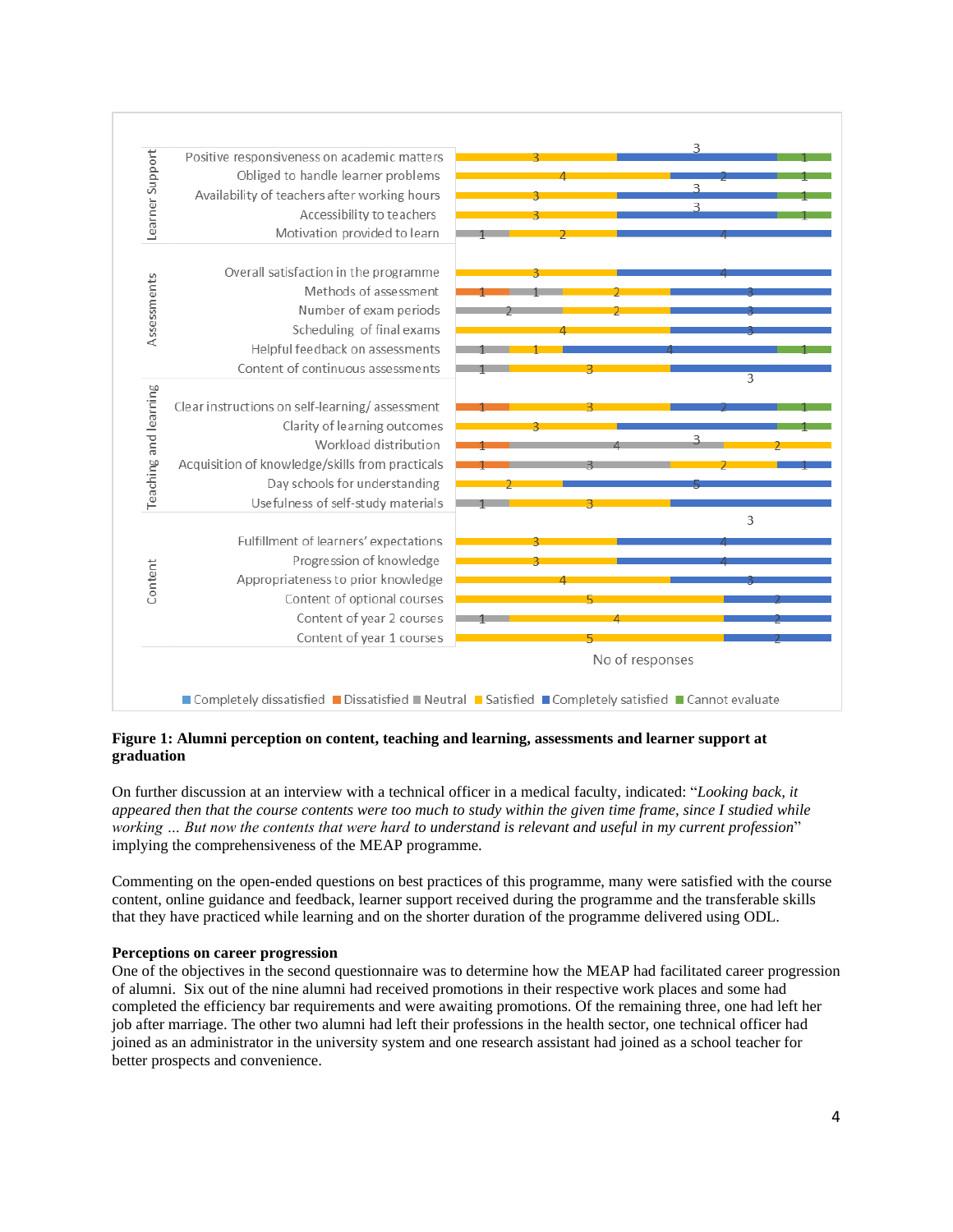

**Figure 2: Overall evaluation of outcomes at graduation**

Overall, alumni agreed that MEAP contributed to their professional development, to study while working, to reassess their career goals and influenced to pursue further studies in Medical Entomology and Parasitology (Figure 3). However, there was a disagree/neutral response on the influence of the MEAP on pursuing careers in related fields by four out of the seven alumni. Among these disagreeing/neutral responders were one medical doctor who had received a promotion as a Director of a hospital, one entomologist awaiting promotion in the same field and two who had moved onto unrelated fields: technical officer to a university administrator and a research assistant to a school teacher.



**Figure 3 :Feedback on careers and career mobility four years after graduation.**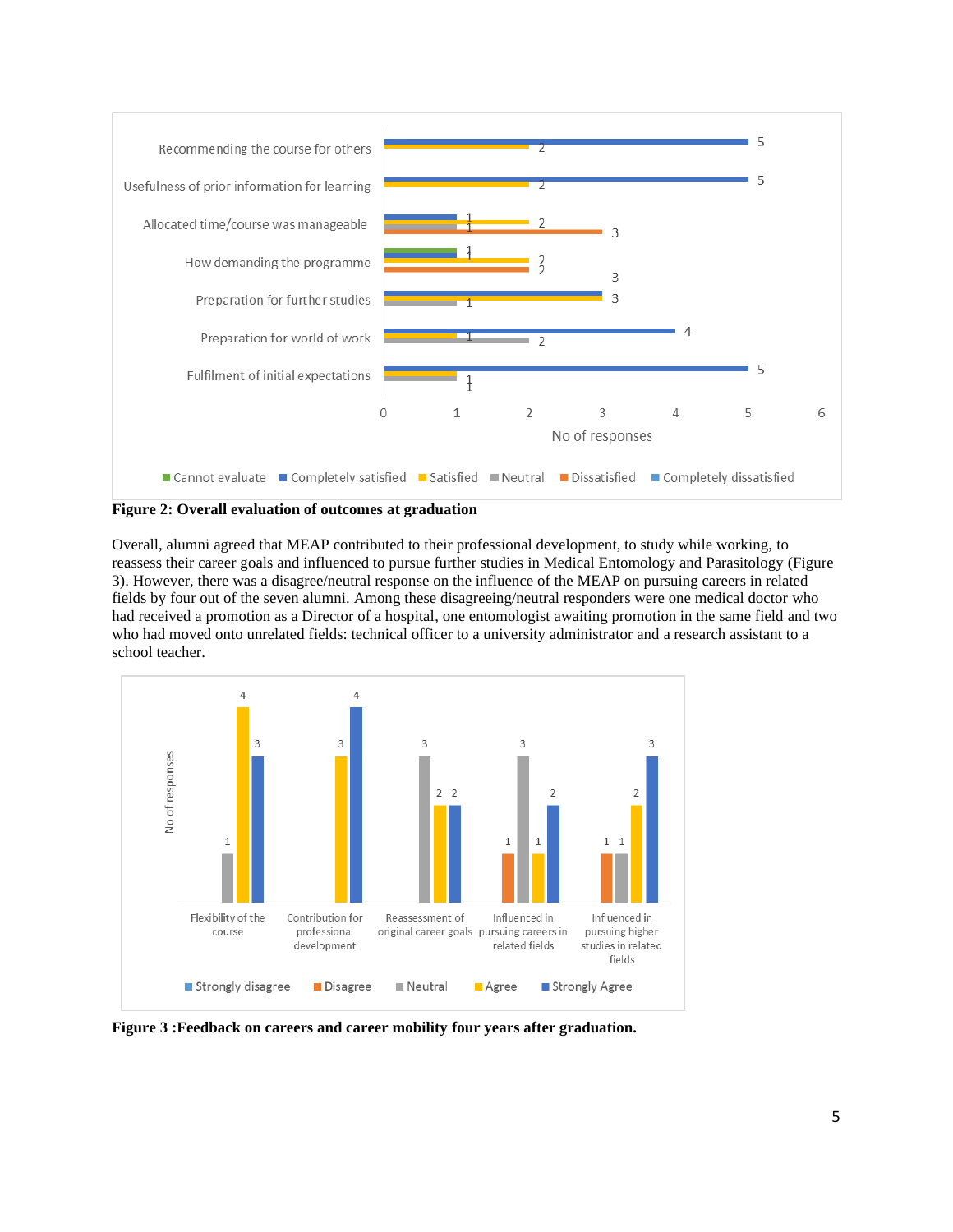The medical doctor (1) and the school teacher (former research assistant) said the following at interviews. "*I gained an in-depth knowledge from courses such as in Entomology, Parasitology and clinical aspects of vector borne diseases for the first time which were essential in the treatment and management of vector borne diseases" (Medical Doctor 1).*

*"Although I did not use the MSc for my career change, the knowledge on mosquito identification, parasite identification and the awareness on vector borne diseases gave me a holistic picture that was very useful in addressing health issues among children and the community" (School Teacher).* 

#### **Contribution of acquired knowledge and skills on performance in current professions**

In response to the views sought on how the knowledge and skills learnt contributed to their current job performance, all, except one alumnus who was not employed, responded to the statements. They agreed that knowledge and techniques gained from MEAP enhanced their job performance (Figure 4). It was also found that they had gained generic skills, particularly improved in communication skills, effective presentation skills, teamwork skills and that these knowledge and skills empowered them to meet targets on time and to act positively to challenges.

Significantly, seven out of the eight alumni indicated that  $70 - 90\%$  of their achievements in their current profession were due to knowledge and skills gained from this programme. The technical officer in the medical faculty indicated that 90% of her achievements in her current profession were due to knowledge and skills acquired from the MEAP programme.

On further analysis of feedback, it was clear that those who gained promotions in their jobs in the health sector were using both the subject oriented knowledge and skills as well as generic skills learnt during the MSc programme, while the alumni who had moved into other job sectors were using the generic skills to enhance their current job performance.



#### *a. Contribution of knowledge and subject specific skills on career performance*

**Figure 4: Alumni feedback on contribution of knowledge and skills developed from MSc programme on job performance**

Overall, all the alumni commented on the usefulness of the knowledge and the subject specific skills gained through the MEAP programme. According to the comments for the open-ended questions the following areas emerged as the useful aspects supported with individual quotations (Table 2).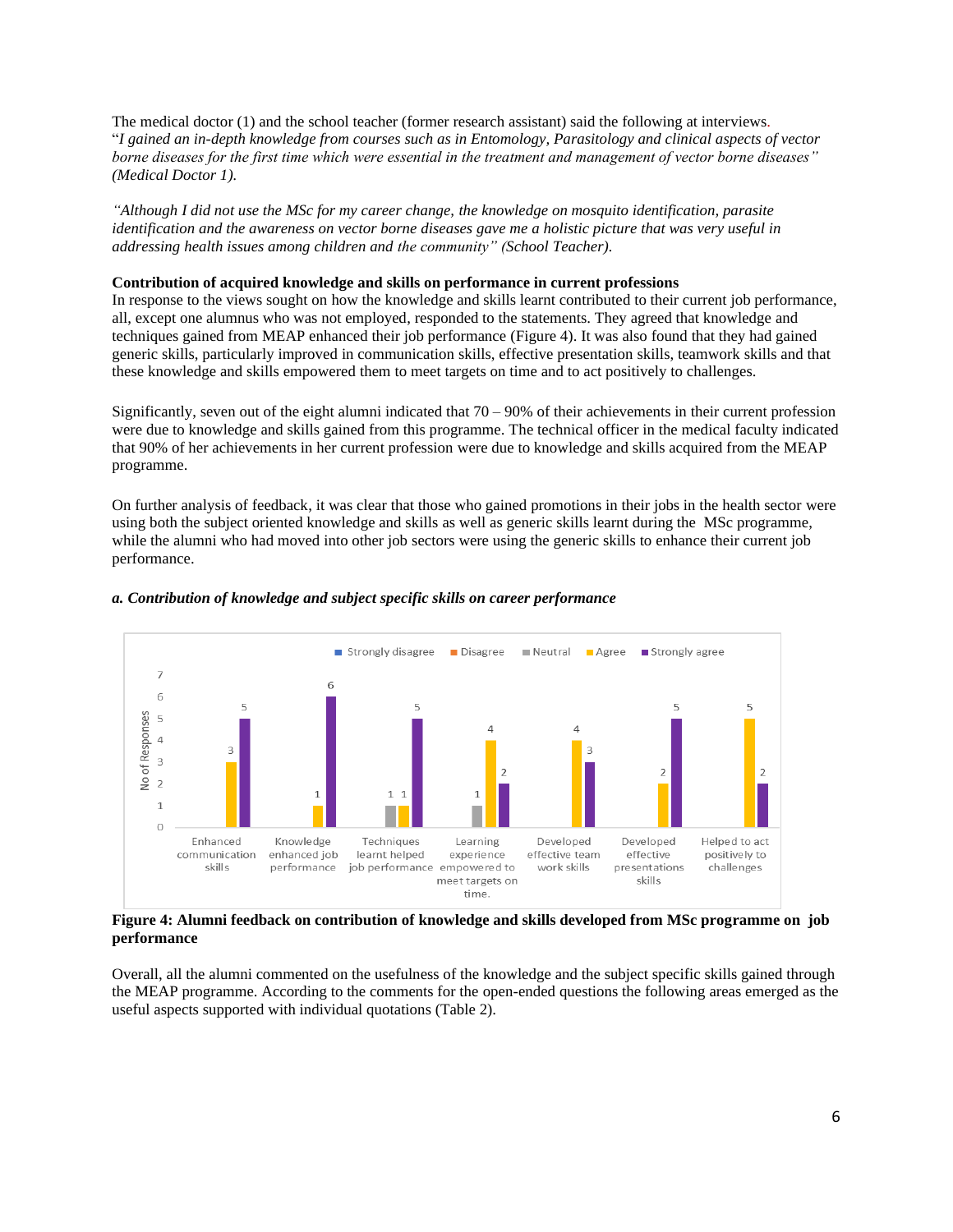# **Table 2: Perceived usefulness of the MEAP programme**

|                | Aspect                                                              | Quotation                                                                                                                                                                                                                                                                                                                                                        |
|----------------|---------------------------------------------------------------------|------------------------------------------------------------------------------------------------------------------------------------------------------------------------------------------------------------------------------------------------------------------------------------------------------------------------------------------------------------------|
| $\mathbf{1}$   | <b>Organised Programme</b>                                          | "A very well organized program given lectures and practicals, very valuable for over<br>master's degree. It is highly appreciated if you start a PhD programme" (Medical<br>doctor 2)                                                                                                                                                                            |
| $\overline{2}$ | Practical sessions were<br>informative and useful<br>in the job     | "Demonstration practical sessions organized in the practical courses were very<br>informative and are useful for current activities in my profession" (Entomologist 1)                                                                                                                                                                                           |
| 3              | Using learnt knowledge<br>in the practice                           | "I use learnt knowledge in MSc when I'm preparing technical fact sheets, instructions<br>regarding vector surveillance and vector control in relation to dengue vectors.<br>Furthermore, I'm one of the editorial team members of the National Dengue Control<br>Unit published "Guidelines for Aedes vector surveillance and Control" book"<br>(Entomologist 1) |
| 4              | Using learnt knowledge<br>in review/monitoring<br>meetings          | "Overall knowledge obtained from MSc help me to explain or to suggest technical<br>background of entomological issues in the field and / or evaluate this field at technical<br>meetings, progress monitoring meetings etc." (Entomologist 2)                                                                                                                    |
| 5              | Using learnt knowledge<br>and skills in prevention<br>and treatment | "Knowledge and skills acquired is used in preventive aspects of vector borne diseases<br>and treatment of parasitic infections" (Medical doctor 1)                                                                                                                                                                                                               |
| 6              | Using to educate<br>Advanced level students                         | "Students were given a better, updated knowledge and explanations related to vector<br>borne and parasite diseases, Recombinant DNA technology and the practical exposure<br>including PCR methods etc."(School Teacher)                                                                                                                                         |
| $\overline{7}$ | Developed the ability in<br>analytical thinking                     | "Though this MSc was not directly relevant, it has developed my ability of analytical<br>thinking which has been quite useful in decision making for my present post."<br>(University Administrator)                                                                                                                                                             |
| 8              | Introduced new<br>techniques as a result of<br>the research project | "I have researched and introduced several new staining techniques to the laboratory.<br>After the research project, done as the partial fulfilment for the MSc, several techniques<br>that were not previously done in our department (ELISA, RDT etc.) are currently<br>carried in the department" (Technical Officer, Medical Faculty)                         |

# *b. Contribution of generic skills on career performance*

The open-ended questions revealed that generic skills developed during the course were being practiced by most of the alumni in their respective professions.

One of the medical doctors had stated he used the skills gained during the course when teaching medical students*. "I gained the ability to teach medical students using effective power point presentation" (Medical Doctor 2).*

The university administrator who gave a neutral response to the last two statements in Figure 3 had gained generic skills that she practices in her current profession. *"I have also been able to develop my presentation skills which are today, a great advantage to me in delivering speeches" (University Administrator).* 

She further elaborated her job experience in the following quotation indicating how she had used the transferable skills she had developed in the course when negotiating and communicating with diverse people. *"As it was not directly relevant to the work I am doing now, I have not faced any specific challenges. However, the skills I have gained from the MSc have been very valuable when facing certain challenges such as handling human resources, working collaboratively with people from different disciplines and cultures, dealing with complex and unpredictable issues. Overall, these challenges have helped me to effectively communicate my ideas in different ways to different people with different levels of knowledge" (University Administrator).*

Analysed interview data showed that some had undergone transformation of learning and changed their attitudes, values and mindset as a result of learning in this MEAP.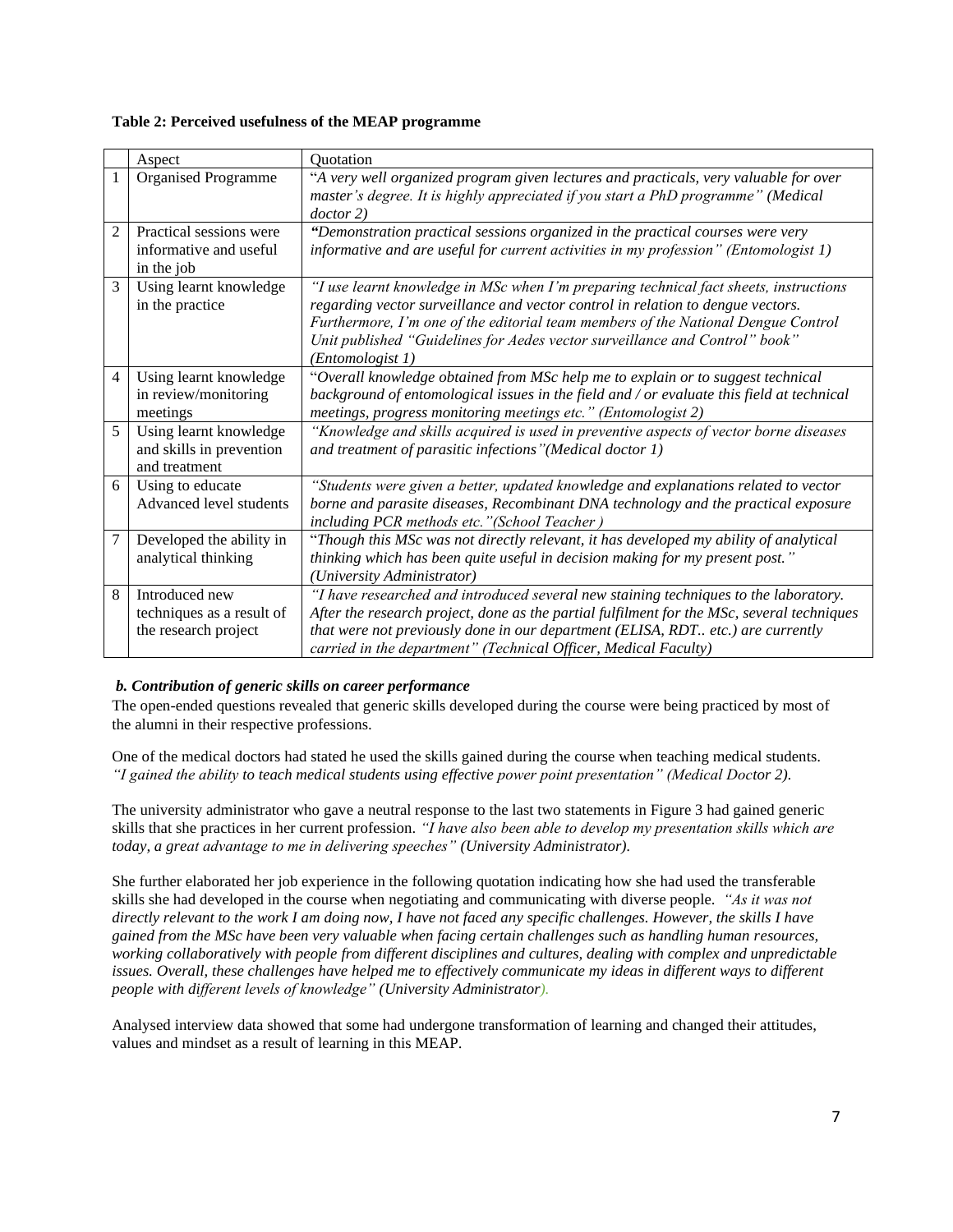*"The learning experience paved the way for me to change my mind from arranging practical for medical students to getting involved in investigations along with academics in my department and I contribute greatly to research projects of academics (Technical Officer, Medical Faculty)*."

#### **Discussion**

Alumni of MEAP consider the programme offered using ODL mode to working adults was relevant and important since alumni were able to obtain postgraduate training relevant for their promotions without availing 2 years of study leave which would have been the case if they followed a programme of study using conventional face to face teaching learning methods. The continued interest shown even after four years, with 8 out of 9 alumni responding to the 2nd questionnaire, revealed that they valued the knowledge gained and subject specific skills that were enhanced from the programme and were currently using them either for disease control and prevention or awareness raising and community education in their current professions. This implies that the training related to health workforce had been successfully transferred through distance education. This finding supported the earlier research conducted with alumni of the master's degree in Public Health of University of North Carolina where the necessary training for public health workforce was successfully provided through distance education (Davis et al., 2004).

Although the small sample size is a limitation of this study, the high response rate showed that the findings in this tracer study was worth considering in the future. Overall, alumni were satisfied with teaching-learning, assessment, learner support and the outcomes of MEAP programme. Some found the programme to be difficult and demanding, needing much effort to study some courses as these learners were adults in different professions, studying while working and managing families. Even though they had the difficulty in coping, most of them had later realised the value of this programme when applying the techniques and skills in the world of work. However, issues raised regrading workload need to be addressed when the MEAP programme is offered in the future.

All the alumni except for alumnus who left her job after marriage, attributed career promotions and / or professional development they achieved to completion of the MEAP degree. Career mobility to other professions was also observed in two alumni; one moved as a university administrator and the other as a school teacher. It was obvious from the wide range of positive comments received to the open-ended questions and from interviews, that alumni were using the knowledge, subject specific skills and the generic skills they enhanced during the programme of study and agreed that they benefitted their professional development due to the completion of the MEAP degree.

Further it was obvious that the generic skills transferred were being highly used by the university administrator, while those in health sector professions and in teaching were mostly using subjective specific skills along with generic skills. Alumni acquired generic skills, leadership and collaborative skills in their group work projects in the first year and more advanced analytical skills, problem solving skills, reporting orally and in writing skills in their individual research projects in the second year of study while collaborating with tutors and peers.

The two Entomologists had requested for further hands on training on a range of vector insects and parasites, and indepth hands on training on specific diagnostic tools; this would be a challenging task for both the teachers and the learners who work while studying. However, when working together as teams in integrated vector management practices in control campaigns, instances may arise when in-depth skill development is required for some members, on novel diagnostic techniques and on disease and vector management methods.

A programme structure designed to cater to specific hands on practical exposure for individual learners on a need basis would benefit future career oriented programmes offered using ODL to working adults at the Postgraduate level in the fields of sciences. Providing flexibility to individual learners interested in attending additional practical sessions where they could get exposure to in-depth hands on training could be explored in this regard. This will be helpful but involve an additional workload and may not be cost effective on the part of the learner and the programme. Thus, whether the programme structure change to include more in-depth practical sessions and how such sessions could be implemented in an ODL setting needs to be further investigated.